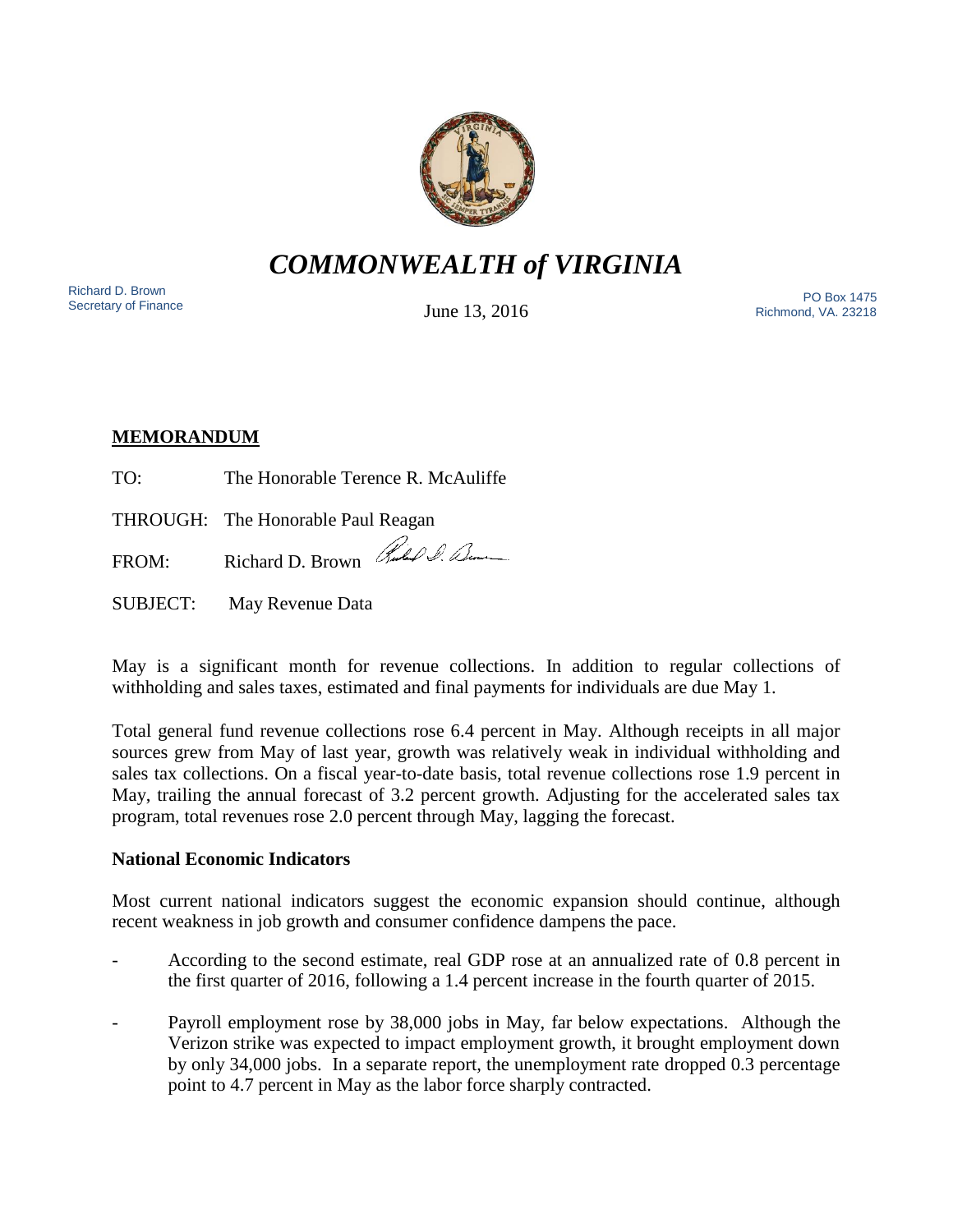- Initial claims for unemployment fell by 4,000 to 264,000 during the week ending June 4. The four-week moving average fell by 7,500 to 269,500. Contrary to the payroll employment report, the level of claims is consistent with an improving labor market.
- The Conference Board's index of leading indicators rose 0.6 percent in April, after remaining unchanged in March. Nine of the ten components increased in April. The increase suggests the economy will advance at a healthy pace in the near term.
- The Conference Board's index of consumer confidence fell from 94.7 to 92.6 in May. Both the expectations and present conditions components dropped for the month. This is the lowest level of consumer confidence since November.
- Activity in the manufacturing sector remains sluggish. The Institute of Supply Management index rose from 50.8 to 51.3 in May.
- The CPI rose 0.4 percent in April and stands 1.1 percent above April 2015. Core inflation (excluding food and energy prices) increased 0.2 percent in April and is 2.1 percent above a year ago.
- At its April meeting, the Federal Reserve announced that it is maintaining the federal funds target rate at the range of 0.25 to 0.5 percent.

### **Virginia Economy**

In Virginia, payroll employment rose 2.1 percent in April from April of last year. Northern Virginia posted growth of 2.3 percent; Hampton Roads grew 0.6 percent; and Richmond-Petersburg rose 3.7 percent. The seasonally adjusted unemployment rate fell 0.1 percentage point to 3.9 percent in April, the lowest rate since June 2008.

The Virginia Leading Index fell 1.1 percent in April after increasing 0.5 percent in March. The U.S. leading index component increased, while rising initial claims for unemployment and falling auto registrations contributed negatively to the index. The future employment component was flat in April. On a regional basis, the index for Harrisonburg increased in April while the indexes for the remaining ten MSAs declined.

### **May Revenue Collections**

Total general fund revenue collections rose 6.4 percent in May. Although receipts in all major sources grew from May of last year, growth was relatively weak in individual withholding and sales tax collections. On a fiscal year-to-date basis, total revenue collections rose 1.9 percent in May, trailing the annual forecast of 3.2 percent growth. Adjusting for the accelerated sales tax program, total revenues rose 2.0 percent through May, lagging the forecast.

*Net Individual Income Tax (70% of general fund revenues)*: Through May, collections of net individual income taxes increased 2.1 percent from the same period last year, below the annual estimate of 4.0 percent growth. Performance in each component of individual income tax is as follows: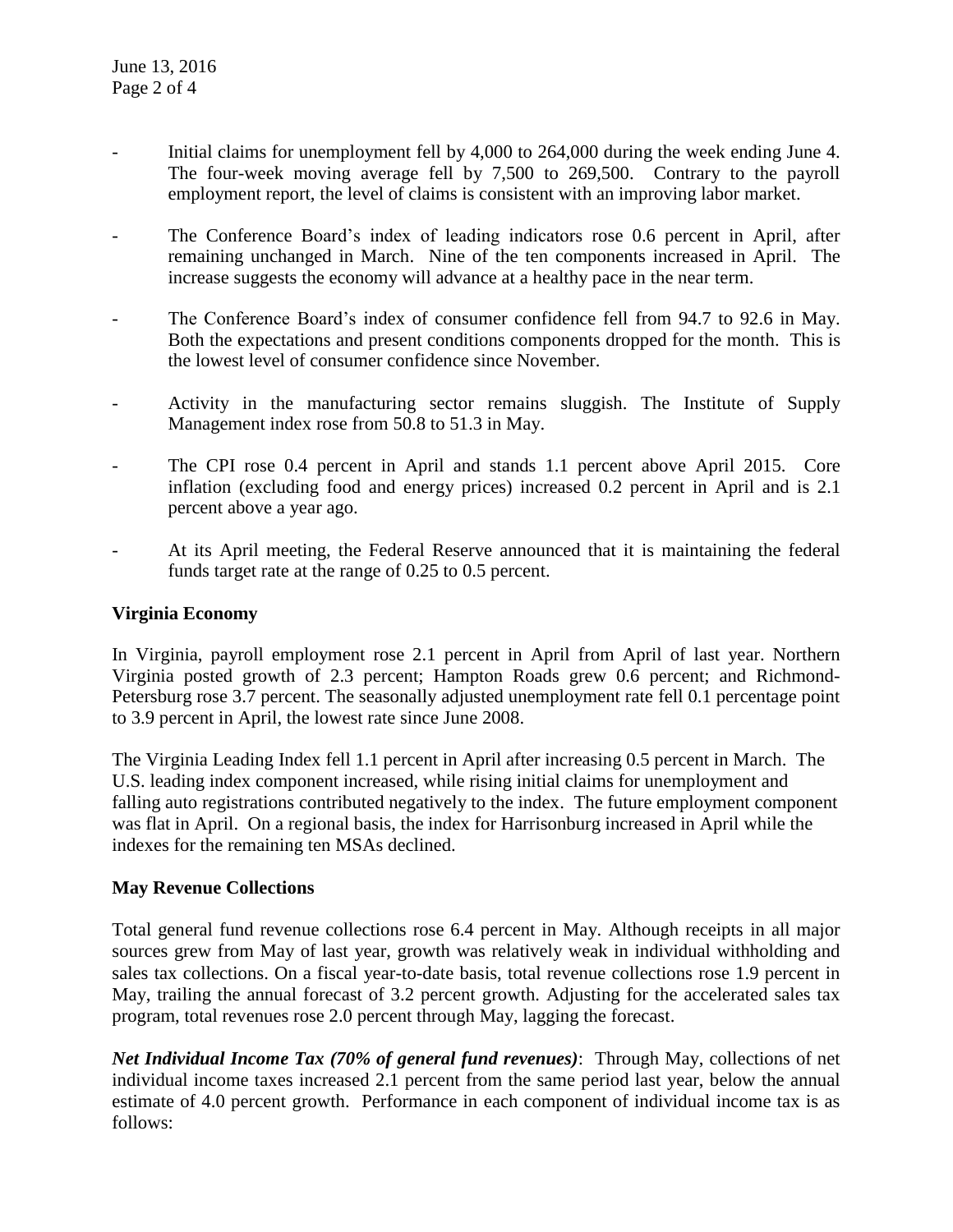*Individual Income Tax Withholding (63% of general fund revenues)*: Collections of payroll withholding taxes rose 1.4 percent for the month even with an additional deposit day. Year-to-date, withholding collections are 2.5 percent ahead of the same period last year, trailing the estimate of 4.1 percent growth.

*Individual Income Tax Nonwithholding (17% of general fund revenues)*: May is a significant month for collections in this source. Final payments for tax year 2015 and the first estimated payment for tax year 2016 are both due May 1.

A total of \$556.6 million in nonwithholding was collected in May compared with \$513.8 million in May of last year – an increase of 8.3 percent. Since a portion of final payments due May 1 are received in April, the two months must be analyzed together to accurately assess growth in this source. Taken together, nonwithholding collections in April and May were down 2.4 percent from the same period last year.

To date, about 89 percent of the nonwithholding forecast has been collected, and year-todate collections are 1.9 percent ahead of the same period last year, matching the annual estimate. The final estimated payment for this fiscal year is due in June. To make the estimate, collections must reach \$337.5 million in June. Last year, \$332.1 million was received in June.

*Individual Income Tax Refunds*: The Department of Taxation issued \$125.3 million in refunds in May compared with \$146.6 million last year, a 14.6 percent decrease. Since the filing season began on January 1, TAX has issued about 2.6 million refunds, 62,000 more than last January-May. The average refund size is up 0.5 percent. Year-to-date, refunds have risen 4.0 percent, ahead of the annual estimate of 1.2 percent growth.

*Sales Tax (18% of general fund revenues)*: Collections of sales and use taxes, reflecting April sales, rose 1.1 percent in May. On a year-to-date basis, collections have risen 1.8 percent, trailing the annual estimate of 4.1 percent growth. Adjusting for the accelerated sales tax program, sales tax collections have grown by 2.4 percent year-to-date, trailing the forecast.

*Corporate Income Tax (4% of general fund revenues)*: May is not typically a significant month for collections in this source, as final or extension payments are mainly due only from retailers who usually have a January 31 close to their fiscal year. Such payments vary significantly from year to year. Collections of corporate income taxes were \$20.2 million in May, compared with receipts of \$6.2 million in May of last year.

Year-to-date collections have fallen 8.3 percent from the same period last year, compared with the annual estimate of a 13.1 percent decline.

*Wills, Suits, Deeds, Contracts (2% of general fund revenues)*: Collections of wills, suits, deeds, and contracts – mainly recordation taxes – were \$34.3 million in May, compared with \$32.6 million in May of last year, a 5.3 percent increase. On a year-to-date basis, collections are up 7.0 percent, trailing the annual forecast of 10.6 percent growth.